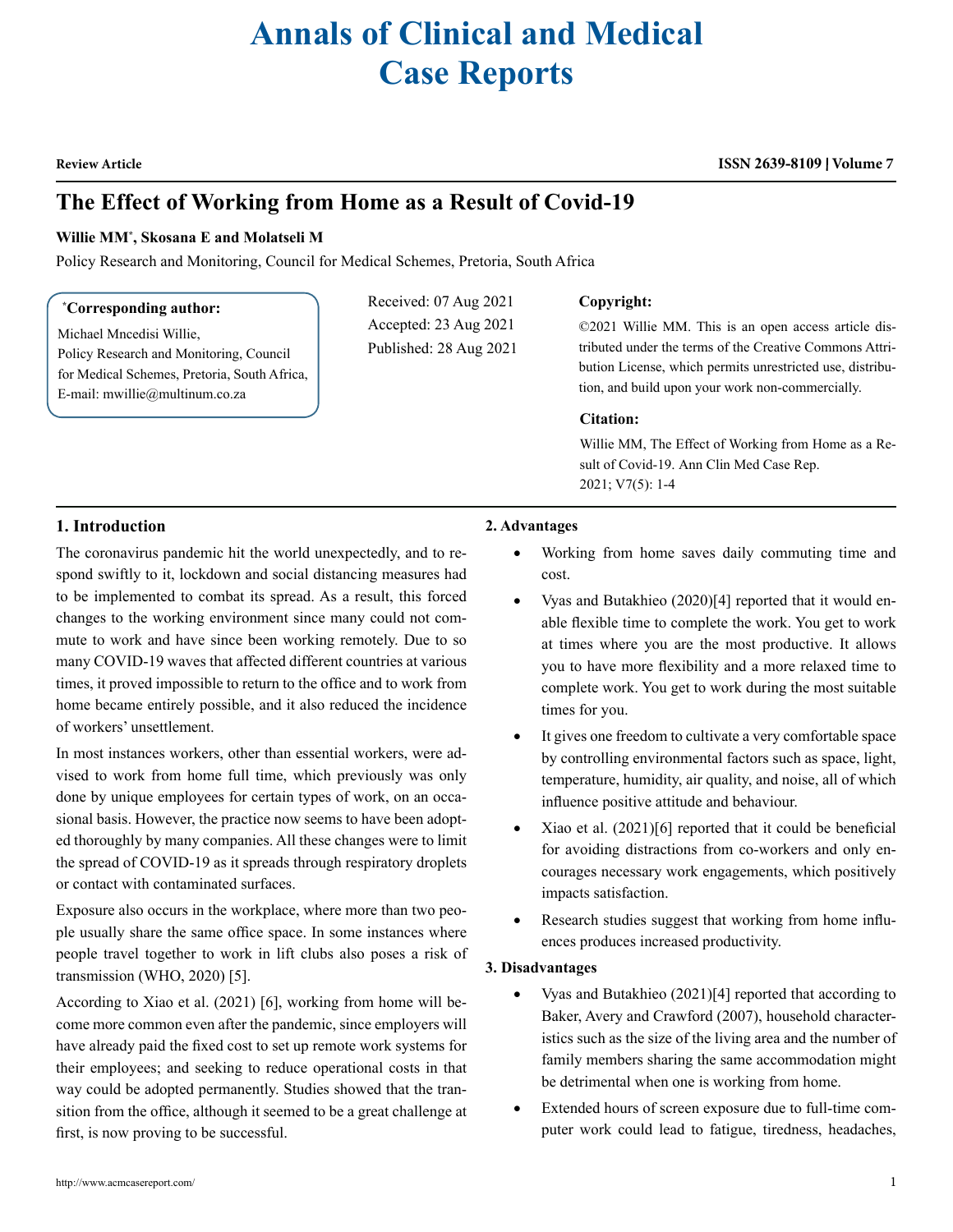and eye-related symptoms.

- Complications may arise due to the stress of dealing with a COVID-19 infected person in the home, should there be one, and the need to focus on your work.
- Health complications could arise due to a lack of physical movement under lockdown, which could affect productivity.
- A lack of social support due to less social engagements with colleagues could lead to mental issues (Xiao et al., 2021)[6].
- A lack of boundaries where work interferes with family or vice versa could cause work versus family conflict, leading to emotional exhaustion and a negative effect caused by changes in routine and eating habits.
- Difficulty monitoring performance.
- **Confidentiality and Information security risk: many** companies currently do not have policies that safeguard the company's intellectual property when employees are not office-bound. This risk should be assessed and dealt with urgently.
- Abuse and misuse of the internet: Companies will need to develop stringent controls regarding monitoring data and internet usage to ensure optimal use of company resources to benefit company objectives.
- Many companies continue to incur the rental cost of office space because only a portion of their employees has adopted a working from home stance. Many companies will need to review their business operating model in this regard and may need to check their lease arrangements and agreements.
- Working from home is more challenging for women since they tend to be more responsible for household chores and other home activities. The uncertainty around the pandemic and its effect on many families sometimes becomes overwhelming for some employees. They may feel pressure from kids due to a lack of support from day care centres and babysitters during working hours. Working from home has also seen a need for creating a much-needed balance between work, home-schooling, and normal home-based activities and chores.
- Increase in work volumes when working from home: a recent survey revealed that a larger number of respondents experienced an increase in their volume of work, the intensity of work, the pace of work and the pressure of work, compared to when working at an office (Taylor,

Scholarios & Howcroft, 2021)<sup>2</sup>.

- Employees bear some costs to working from home since they now buy their stationery etc.
- Challenges in connecting virtually may include network connection or signal.
- Unreliable power infrastructure such as load shedding impacts the ability or risk of optimal connections, which may limit connectivity from home, as most companies have generators or backup systems that are enabled whenever there is a power outage.
- Lack of social and human interaction, in some instances, may impact emotional stability. A Robert Walters' 2021 Salary Survey showed that the lack of social interaction or physical contact between employees has made professionals less formal and more conversational with colleagues and acquaintances<sup>3</sup>, which may not be optimal in specific working environments.

# **4. Gaps In The Work-From-Home Transition**

The advent of COVID-19 resulted in an abrupt transition from working in the office to working remotely. As a result, policies and guidelines were not laid down, that sought to govern the new working arrangements to seek better working rules and oversee those employees who continued to do their work effectively. That initially led to challenges, and companies have since been forced to make rules and policies that seek to advance the company and protect its employees from unfair situations due to the new working arrangements.

Vyas and Butakhieo (2020) advised that policies must be adopted, keeping in mind the practical needs of both employers and employees. Better guidelines and procedures from the government and individual companies should be in place to properly regulate and make working from home more feasible.

Digital orientation and digital capacity are of the utmost importance, and they significantly affect productivity in the case of working from home. So proper access to IT training, management support, and digital infrastructure needs to be prioritised, significantly affecting employees' productivity.

Information Technology (IT) has undoubtedly been the area that has been most affected by transitioning or working from home. This occurs at various levels, including readiness and preparedness. Studies have already identified areas that could be improved and could make working from more effective and efficient. A survey conducted by Metova (2020) showed the following findings (Metova, 2020)[3]:

<sup>1</sup> http://www.stuc.org.uk/files/Policy/Research-papers/WFH\_Preliminary%20Findings.pdf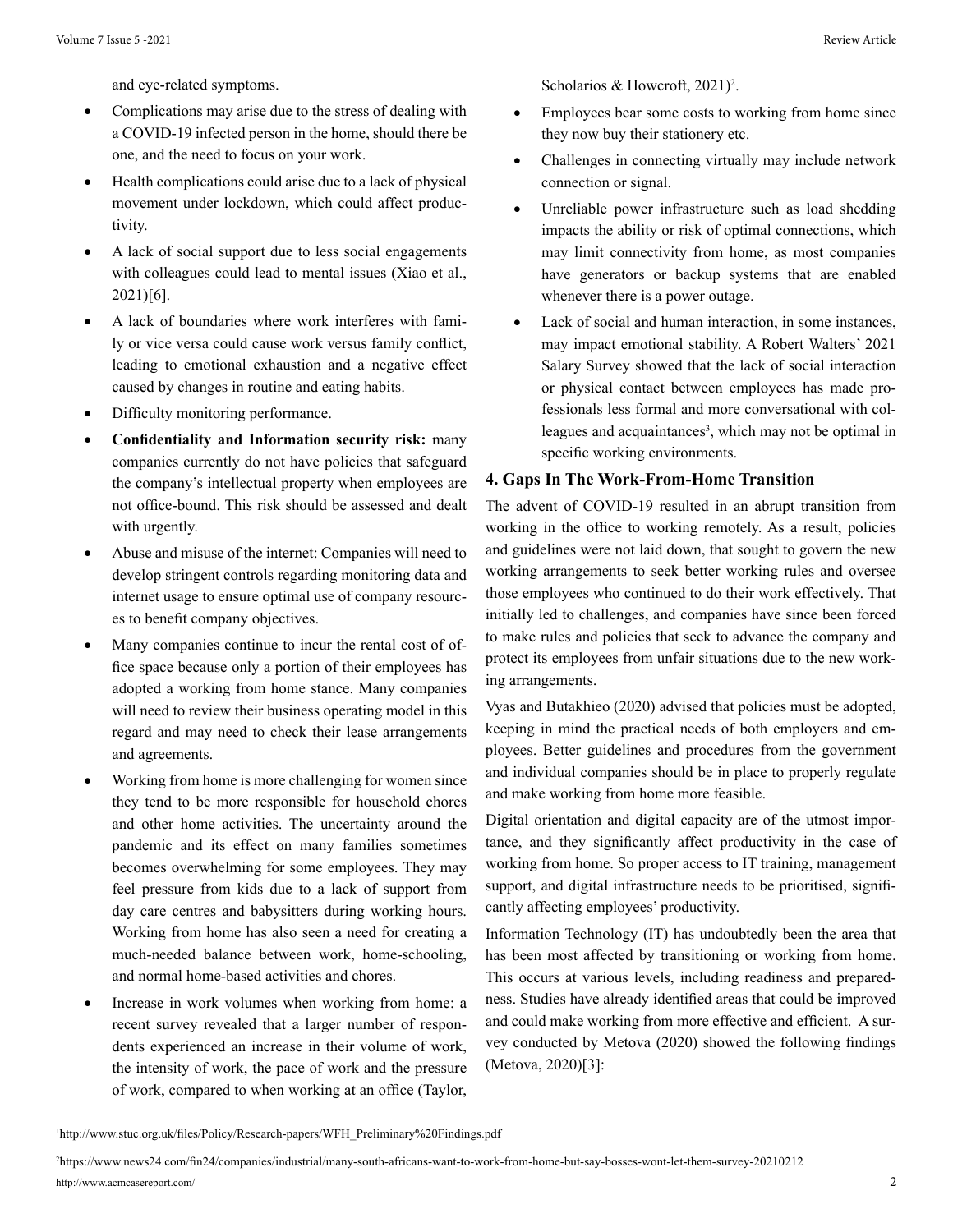Forty-eight percent (48%) are more productive working from home (29 percent say they are less effective). Fifty-seven percent (57%) would prefer to work from home in the future. Sixty-eight percent (68%) have others in their household also working from home (including students).  $\bullet$ Thirty-one percent (31%) think that working from home is less secure than working in the office. Eighteen percent (18%) say that their employer does not have clear security guidelines in place for working from home. Twenty percent (20%) do not always follow their company security guidelines or do not have any guidelines. • Thirty-seven percent (37%) have encountered possible security issues while working from home. Seventy-six percent (76%) use video conferencing as part of their daily work.  $\bullet$ Fifty-three percent (53%) have experienced glitches or dropped audio with video conferencing. Fifty-four percent (54%) have upgraded their technology (computer, printer, laptop) to work from home.

**Box 1:** Metova Working from Home COVID-19 Survey results<sup>3</sup>

Proper mental health support should also be made easier and accessible because people are working from home and are also affected by other effects of the pandemic, which could negatively affect their job performance.

High tech security and binding laws need to be implemented to protect company information and deal with confidentiality issues.

Bloom et al. (2011)[1] studied the effects of a randomised work-athome pilot programme on worker productivity, employee satisfaction, and promotions. Employees selected to participate in the programme worked four days remotely and once a week in the office.

The study showed that working from home freed up commuting time and improved self-care and family responsibility activities. This led to less employee turnover and a general improvement in employee sentiment towards their work. Secondly, they could not receive real-time support from their supervisors, which led to an overall business slowdown. Lastly, they generally worked alone and in a quieter environment than employees in the office, which improved their performance.

Gibbs et al. (2020)[2] studied the impacts of work from home, using personnel and analytics data from over ten thousand skilled professionals in China. While they found an increase in the number of hours worked, they also found a slight decline in output. This could be attributed to many issues, ranging from the impacts of WFH on gender roles in the household to a lack of valuable interactions among co-workers.

A closer look at the determinants of changes in productivity reveals that employees with children (male and female) had more significant declines than those without children. The impact of WFH productivity for organisations/employers increased, as did time spent on coordination and meetings. However, uninterrupted work hours decreased in some cases. Employees communicated with fewer individuals and business units, both inside and outside the firm, and received less coaching from supervisors.

Vyas and Butakhieo (2021)[4] used an exploratory framework and a SWOT analysis to investigate the experiences of employers and employees in Hong Kong, since the COVID 19 outbreak. Their results showed that the main strength of WFH was the improvements in autonomy and work-life balance, while the main weakness was a lack of support and supervision from employers. The foremost opportunity provided by WFH was the possibility of hybrid models where employees could enjoy the benefits of in-office and outof-office work environments, while the main threat was threats to cybersecurity and a lack of WFH policies/regulations.

3 https://www.prnewswire.com/news-releases/survey-of-those-working-from-home-due-to-covid-19-reveals-new-realities-of-productivity-security-andtechnology-301049053.html